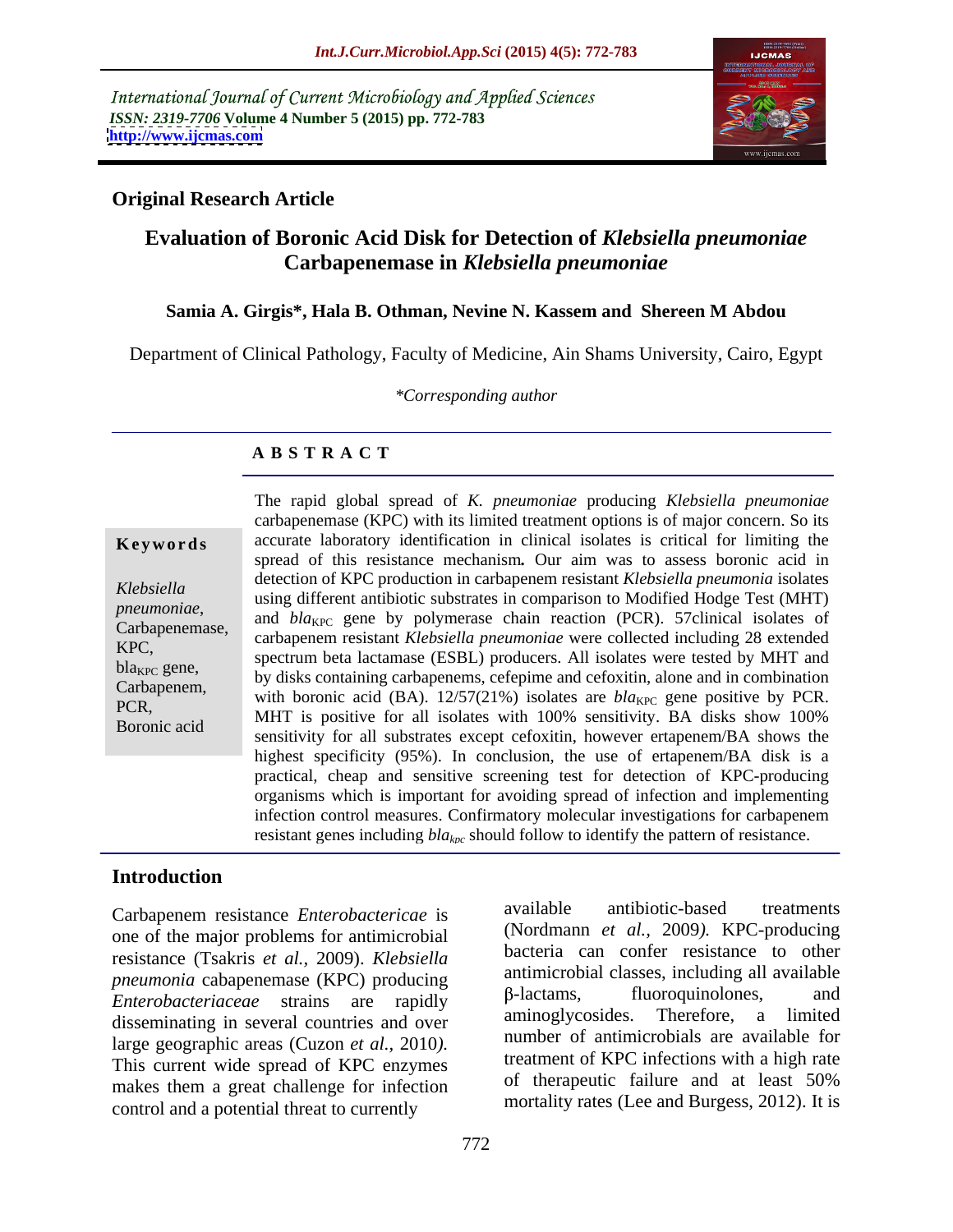also of note that KPCs are mostly plasmid was assessed for the ability of detection of encoded determinants that can easily KPC possessing isolates compared to PCR disseminate to other enterobacterial strains for detection of  $bla_{KPC}$  gene as a reference and species. Therefore, the accurate method (Tsakris *et al.,* 2009). detection of this carbapenem resistance mechanisms is crucial for appropriate **Antimicrobial susceptibility testing and** treatment of patients and controlling the **phenotypic screening** spread of KPC enzymes among *Enterobacteriaceae* (Tsakris *et al.,* 2010). Molecular assays are increasingly used for disk diffusion method according to CLSI detection of antimicrobial resistance genes, but they are expensive and not easily accessible in all institutions. Thus, several phenotypic methods for identification of carbapenemases producing organisms Screening for the presence of carbapenemase including KPC are described as reduced by Modified Hodge test (MHT) was done by susceptibility to ertapenem or meropenem inoculating the surface of a Muller-Hinton and performance of the modified Hodge test agar (Oxoid, UK) plate with a culture (MHT) (Giske *et al*., 2010). Utilization of suspension of *E. coli* (ATCC25922) adjusted boronic acid disk tests have demonstrated to a one tenth turbidity of a 0.5 McFarland. promising results and appear practical for A meropenem 10µg disc (Oxoid, UK) was use in clinical microbiology laboratories placed at the center of the plate and the (Hirsch and Tam, 2010). isolates to be tested were streaked from the

Fifty seven clinical isolates of carbapenem resistant *Klebsiella pneumonia* were collected from different clinical specimens that were referred for routine culture and sensitivity to the Central Microbiology Laboratory, Ain Shams University Detection of KPC possessing isolates was Hospitals, Cairo, Egypt. Identification of the done using boronic acid disk (Tsakaris et al., isolates was confirmed by using the API 20E system (bioMerieux, Marcy l'Etoile, France). The isolates included 29 negative a) Preparation of boronic acid (BA) stock and 28 positive extended spectrum beta lactamase (ESBL) producers (Abou El- Makarem *et al*. 2012). They were screened for the presence of carbapenemase by Modified Hodge test (MHT). Boronic acid

# **phenotypic screening**

Susceptibility testing was carried out by the (2011) guidelines and interpretative criteria.

### **Modified Hodge test**

Assessment of the use of boronic acid for The plates were incubated at 35<sup>o</sup>C detection of KPC in *Klebsiella pneumonia* overnight. A clover leaf-like indentation of isolates compared to Modified Hodge Test the *E.coli* growing along the test organism (MHT) and polymerase chain reaction (PCR) growth streak within the disk diffusion zone for detection of *bla*<sub>KPC</sub> gene. The indicates the presence of a carbapenemase **Materials and methods** E.coli along the test organism growth streak isolates to be tested were streaked from the edge of the disc to the periphery of the plate. producing organism. While no growth of the within the disc diffusion indicates that this isolate is a non carbapenemase producing organism (Figure1) (CLSI, 2011*).*

### **Detection of KPC with boronic acid disk**

done using boronic acid disk (Tsakaris *et al*., 2009).

solution: 120 mg of phenylboronic acid (benzeneboronic acid; Sigma-Aldrich, Germany) was dissolvedin 3 ml of dimethyl sulfoxide (DMSO). Then 3ml of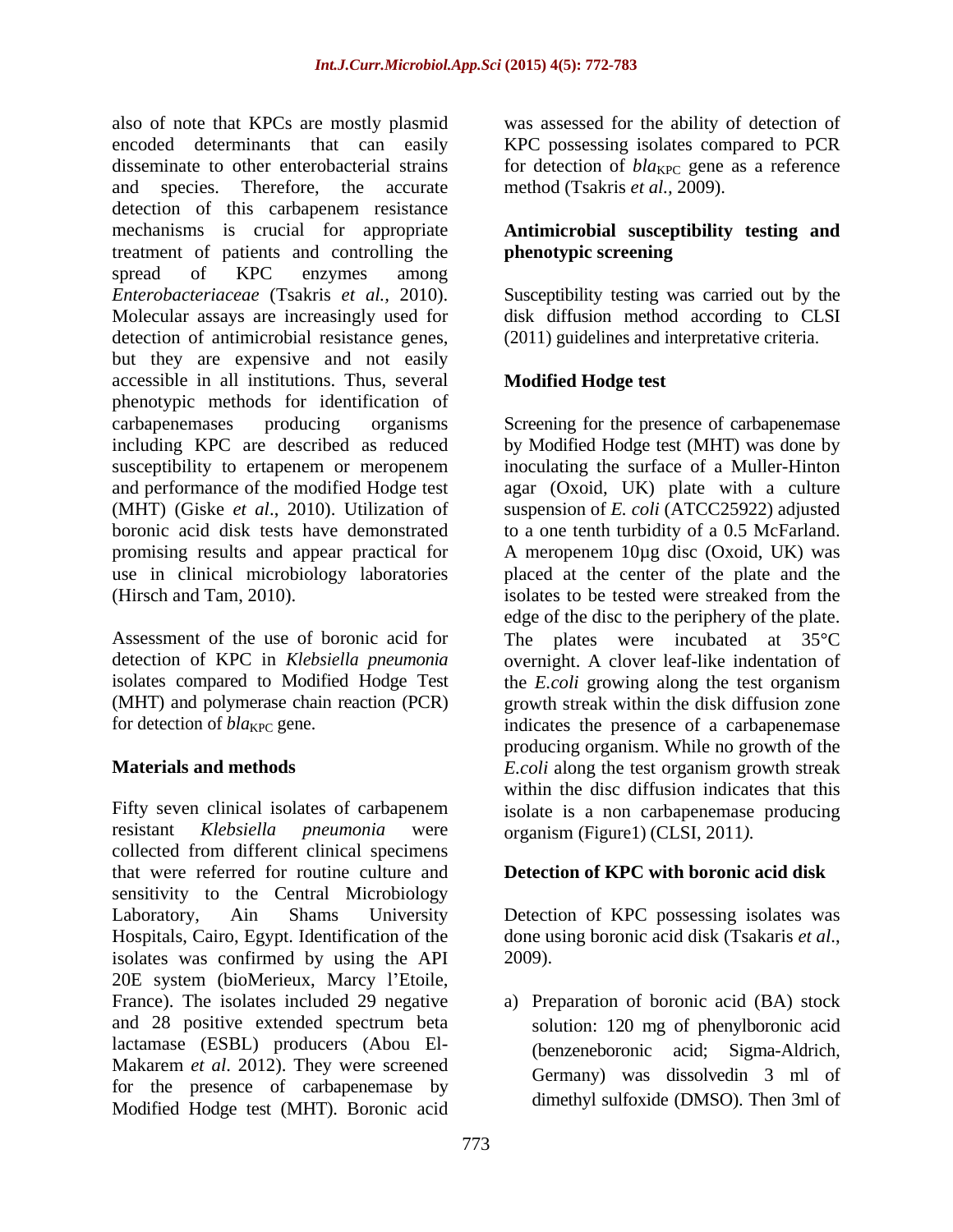- b) Preparation of boronic acid disks: 20µLboronic acid stock solution was ertapenem (ETP), 30µg cefpime (FEP) and 30µg cefoxitin (FOX). The final<br> **Statistical analysis** concentration of BA on each disk was 400µg. Disks were allowed to dry for 60
- c) Interpretation:  $A \ge 5$  mm increase in the with boronic acid compared to disk

Polymerase chain reaction (PCR) was performed for detection of *bla<sub>KPC</sub>* genes  $(bla_{\text{KPC-1}}$  through  $bla_{\text{KPC-7}}$ ) in the 57 isolates.<br>Bacterial DNA was extracted using DNA **Results and Discussion** Bacterial DNA was extracted using DNA extraction kit (Prep Man Ultra, Germany).<br>The reastion mixture included Oisson Teg clinical isolates The reaction mixture included Qiagen Taq PCR master mix (Qiagen, Germany), Oligonucleotide primers; KPC forward (5'- ATGTCACTGTATCGCCGTCT-3') and *pneumonia* isolates: 19 (33.3%) are from KPC reverse 5'- (TTTTCAGAG wound swabs, 15(26.3%) from sputum, 10 CCTTACTGCCC-3') (Midland Certified Reagent Company, Texas, USA) (table 1) in a final volume of 25µL (Table 2). *Escherichia coli* ATCC 25922 and *blakpc*carrying *K*. *pneumoniae* ATCC BAA-1705 were used as negative and positive controls, respectively. The amplification was done as

sterile distilled water was added to this described by (Schechner *et al*., 2009). The solution to reach final concentration of 20 PCR conditions were with initial  $g/L$  (Coudron, 2005). denaturation step at 95 $^{\circ}$ C for 15 min and 38 dispensed onto each antibiotic disk Detection of the PCR amplified product was (Oxoid, UK) containing 10µg imipenem done by capillary gel electrophoresis (IPM), 10µg meropenem (MEM), 10µg QIAxcel analyzer (Qiagen, Germany). The PCR conditions were with initial cycles of amplification consisting of: denaturation at 94°C for 1 min., annealing at 62°C for 1 min., extension at 72°C for 1 min. and final extension at 72°C for 10 min.  $bla<sub>KPC</sub>$  gene gave band at 893bp (Figure 3)

### **Statistical analysis**

min and used immediately or stored in number (%). Chi-square test was used to airtight vials at 2-8°C for up to 1 month study the association between each 2 without loss of activity.<br>
without loss of activity.<br>
independent groups as regards the inhibition zone around a  $\beta$ -lactam disk  $\begin{bmatrix} 0.03 \\ 0.01 \end{bmatrix}$  and  $\begin{bmatrix} 0.001 \\ 0.001 \end{bmatrix}$  is the set of  $\begin{bmatrix} 0.01 \\ 0.01 \end{bmatrix}$ containing the  $\beta$ -lactam substrate alone specificity and the positive and negative was considered positive for KPC predictive values and Cohen's Kappa production (Figure 2). coefficient (k) for agreement between two **Polymerase chain reaction** diagnostic validity of the test. All the Categorical variables were expressed as variables or comparison between 2 independent groups as regards the categorized data. The probability of error at 0.05 was considered significant, while at 0.01 and 0.001 were highly significant. The diagnostic test evaluation; sensitivity, specificity and the positive and negative tests were calculated for determining the analyses were performed with commercially available software (SPSS version 20, SPSS, Inc., Chicago, IL, USA).

### **Results and Discussion**

### **Clinical isolates**

Out of 57 carbapenem resistant *Klebsiella* wound swabs, 15(26.3%) from sputum, 10 (17.5%) from urine, 5 (8.8%) from pus,4 (7%) from blood culture and 4 (7%) from miscellaneous specimens (2 central line, 1 pleural fluid, 1 nasal specimens). The twelve (12) *K.pneumoniae* positive  $bla_{\text{KPC}}$  isolates are isolated from sputum specimens (7), wound swabs (4) and urine specimen (1).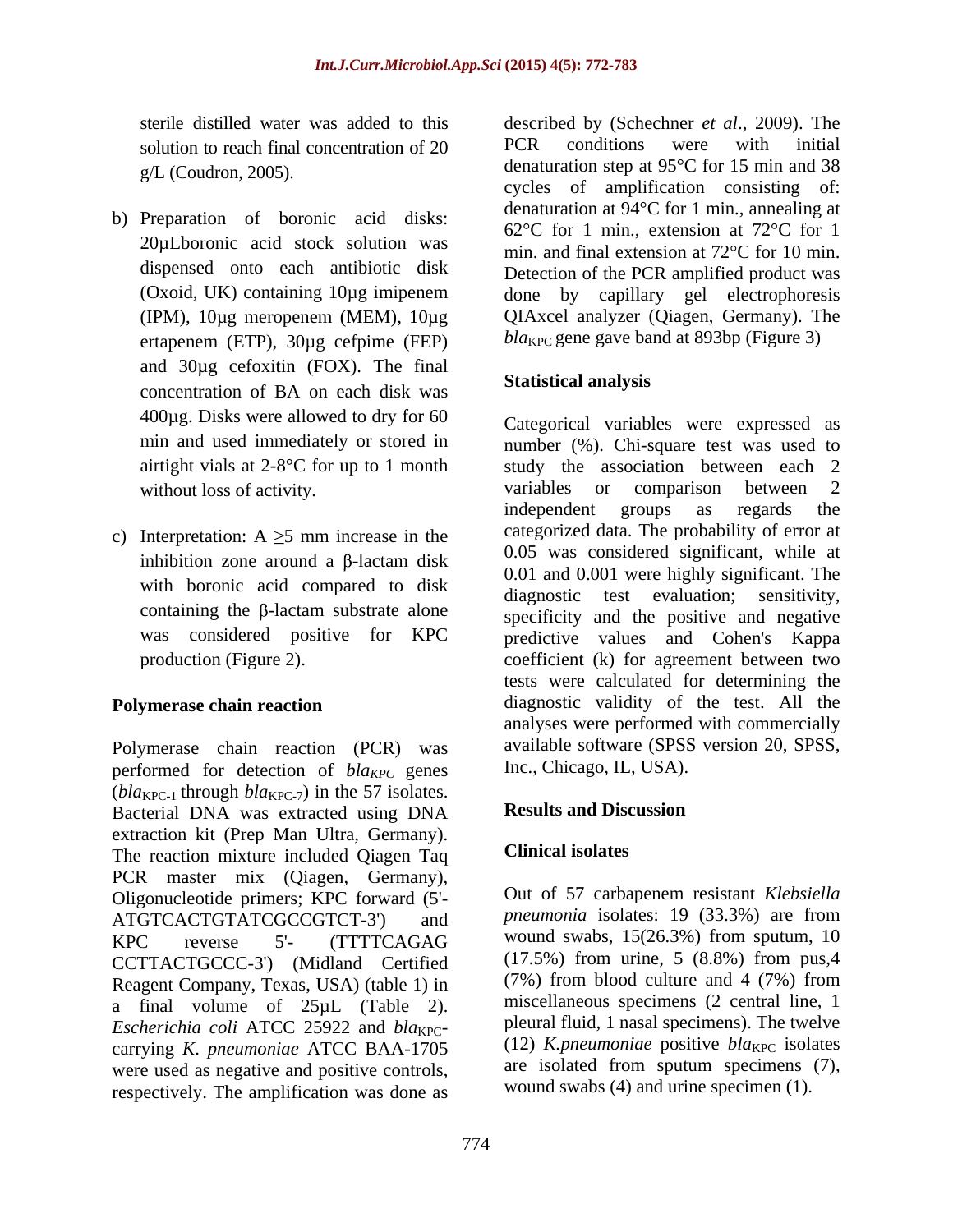Out of the 57 *Klebsiella pneumonia* isolates 5(8.8%) and miscellaneous specimens 4% (49%) are also ESBL producers among positive  $bla_{\text{KPC}}$  isolates were 7 (58%) from 16 *bla*<sub>KPC</sub> negative but ESBL producer isolates revealed 11 have TEM and SHV, 3 TEM, SHV and AmpC, 1 TEM and 1 CTX

By comparing the different antibiotic disks of positive tests among the 57 isolates were higher 21(36.8%) with (FEP/BA), 20 (35%) and 14/57 (25%) with ETP/BA. All carbapenem disks (IPM, MEM, ETP) and FEP showed 100% sensitivity. The least (42%). However ETP/BA showed the highest specificity for detection of KPC (95%) followed by MEM/BA (84%) then IPM /BA (82%) and the least was for FEP/BA (80%) then FOX /BA (77%) (Table

There is almost perfect agreement between IPM/BA (Kappa 0.66) and FEP/BA (0.63) while FOX/BA has the least agreement

(33.3%) were from wound specimens

**Phenotypic and molecular testing** followed by sputum specimens  $15(26.3\%)$ , positive by Modified Hodge (MHT), 28 (7%). The twelve (12) *K. pneumonia*  which 12 (21%) are positive for  $(bla_{KPC})$  sputum specimens, 4 (30%) from wound gene by PCR. In reference to  $bla_{KPC}$  PCR, swabs and 1 (8%) from urine specimen. MHT has100% sensitivity. All the 12 *bla*<sub>KPC</sub> While Tsakaris and colleagues (2009) found positive isolates are ESBL producers and that out of the 57 KPC-possessing *K.*  harboring the following genes; 6 TEM, 4 *pneumoniae* isolates, 19 were mainly from TEM and SHV, 1 TEM and AmpC and 1 blood (33.3%), similarly 18 from wound CTX-M genes. The remaining 45 negative swabs (31.6%), 11 from urine (19.3%), to a KPC isolates are 16 (28%) positive ESBL lesser extent 6 from respiratory tract and 29 (51%) negative ESBL isolates. The specimens (10.5%), and 3 from vascular urine 10(17.5%), pus and blood culture 5(8.8%) and miscellaneous specimens 4% positive *bla*<sub>KPC</sub> isolates were 7 (58%) from blood (33.3%), similarly 18 from wound catheter tips (5.3%).

(Figure 4). detected the 57 *Klebsiella pneumonia* isolates **Boronic acid disk testing** bla<sub>KPC</sub> gene positive isolates. Although the with and without boronic acid, the number results may be due to the presence of with (IPM /BA), 19(33%) with (MEM /BA) harbored ESBL genes (TEM, SHV, CTX-M sensitivity was detected with for FOX 93%, 95% and 100% respectively with low 1). explained the false-positive results of MHT by (ETP/BA) test and PCR (Kappa 0.9) for type, AmpC hyper-production and porin loss. detection of KPC, followed by substantial Also they reported that MHT has an excellent agreement for MEM/BA (Kappa 0.7), sensitivity for detecting class A (KPC), B, and (Kappa 0.18) (Table 2). low specificity and is time-consuming. In the present study, the modified Hodge test as carbapenemase producers including the 12 sensitivity of MHT method was (100%) for detection of KPC, however, the false positive carbapenemases other than KPC or due to ESBL production as 49% of the isolates harbored ESBL genes (TEM, SHV, CTX-M and AmpC). Similarly Pasteran *et al.* (2009) Pasteran *et al.,* (2010) and Seah *et al*. (2011) stated that, MHT displayed a sensitivity of specificity of 76%. Also Giske *et al.* (2011) reported that the sensitivity of the MHT was 100%, but the specificity was only 78%.On the other hand, Girlich *et al*. (2012) detected lower sensitivity (77.4%) for MHT. They low-level carbapenem hydrolysis by ESBL producers, particularly those of the CTX-M D (OXA-48) carbapenemases after addition of zinc in culture medium. However, the test has

In the current study, out of 57 isolates 19 In the current study, MHT using an MEM disk showed 100% sensitivity in comparison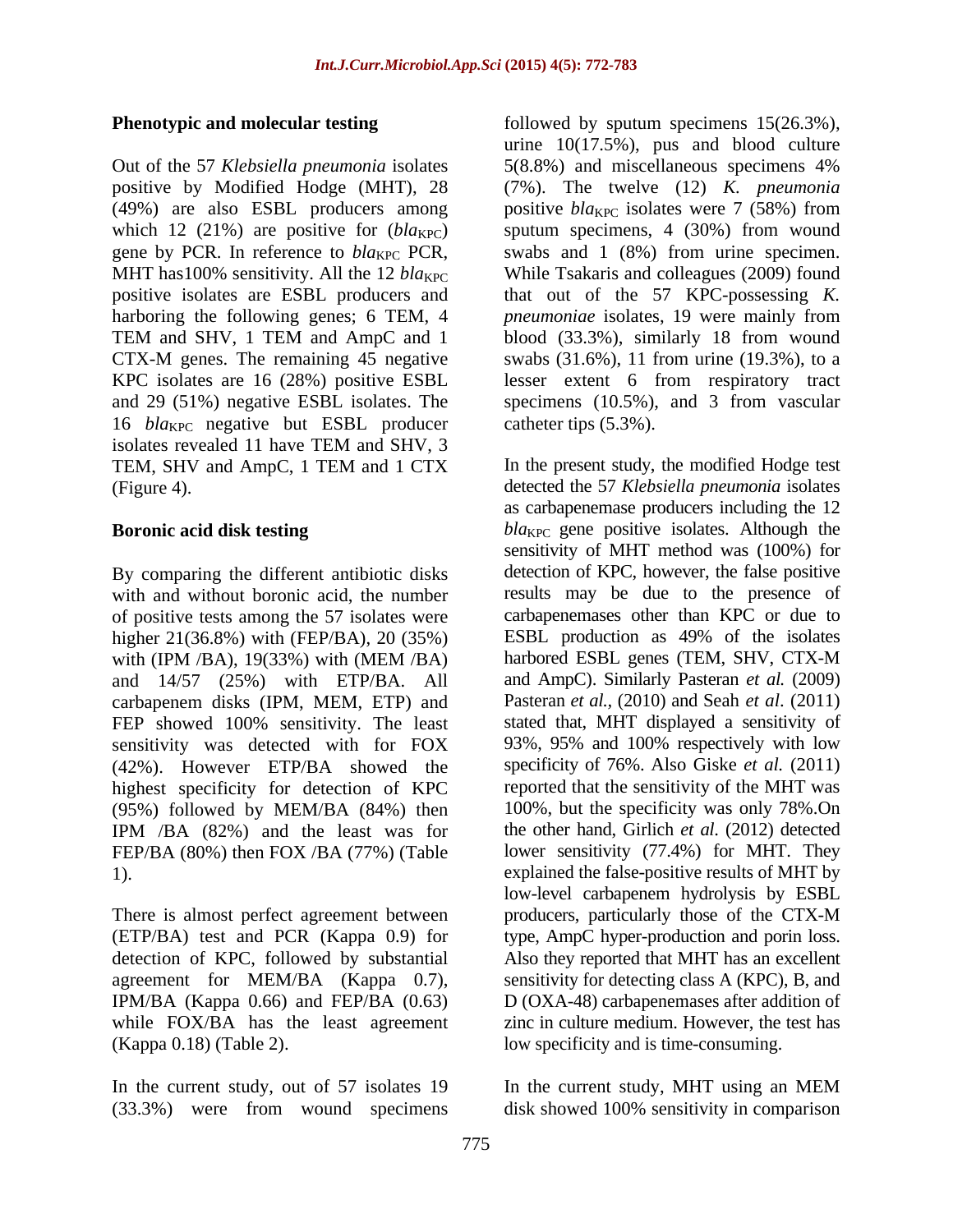to PCR for detection of *bla<sub>KPC</sub>* gene. same antibiotic substrates showed 100% Similarly, Seah*et al*. (2011) reported that MHT detected all carbapenemase producers collection of KPC-PCR-positive and with 100% sensitivity. Also, in a study conducted by Endimiani *et al.* (2010), the and IPM, were 100% for both disks and the specificity were 91% and 88, respectively. Similarly, Pasteran *et al.* (2010) reported that, the specificity of MHT showed slight differences according the substrate used, being as low as 73%,75%, and 77% for 100% for IPM, MEM and FEP disks. When results were obtained by Thomson (2010) positive results with high-level AmpC producers, more likely with an imipenem disk than with other carbapenems. The CLSI MEM as having better performance than

BA with a final concentration of 400 µg/disk was tested using several carbapenems ertapenem), cefepime and cefoxitin for the combination with 100% sensitivity and detection of KPC producing isolates. The (IPM, MEM, ETP) and FEP showed 100% detected with FOX (42%). While the highest specificity was with ETP (95%) followed by discriminate between various MEM/BA (Kappa 0.7) and IPM/BA (Kappa *et al*. (2009) found that, the inhibitory activity of phenylboronic acid using the

same antibiotic substrates showed 100% sensitivity when tested against a large negative clinical isolates.

sensitivity of MHT, performed with MEM IPM, MEM and ETP respectively. Similar who observed the occurrence of false ours (77%). These findings were supported (2011) recommended the use of ETP or specificities for the detection of KPC IPM as a screen for carbapenemases. with ertapenem tends to exhibit some false- In the present study, the inhibitory activity of which were not observed with imipenem or substrates (imipenem, meropenem and *al*. (2009) found that IPM-BA was the best number of positive tests among the 57 not achieve the performance of IPM-BA *Klebsiella pneumoniae* isolates were 36.8% (sensitivities 86%, 89%, specificities 95%, with FEP/BA, 35% with IPM /BA, 33% 97% respectively). Another study carried out with MEM /BA, 29% with FOX/BA and by Giske *et al*. (2011) and Seah et al. (2011) 25% with ETP/BA. All carbapenem disks evaluated the ability of meropenem discs sensitivity and the least sensitivity was (dipicolinic acid, EDTA, aminophenyl MEM (84%), IPM (82%), FEP (80%) and the carbapenemase-producing *Entero*least was for FOX (77%). There was *bacteriaceae*, and carbapenem nonalmost perfect agreement between ETP/BA susceptible isolates with ESBL/ AmpC test and PCR (Kappa 0.9) for detection of hyper production in combination with porin KPC, followed by substantial agreement for changes. They found that the sensitivity of 0.66) while FOX/BA has the least was 100%, and the specificity was 98% if agreement (Kappa 0.18).Similarly, Tsakris the additional criterion of a negative The method showed lower sensitivity when cefoxitin was used as substrate (96.5%). Also, the specificity for ETP disk was (95.3%) as five isolates were AmpC producers that gave false-positive results. The specificity for the other substrates was 100% for IPM, MEM and FEP disks. When using FOX as antibiotic substrate, the specificity was 60.4% which was lower than by Pournaras *et al*. (2010) where cefepime, imipenem and meropenem with and without BA exhibited the highest sensitivities and enzyme. While combination of boronic acid positive results in AmpC producing strains meropenem, which was in contrary to our results. In contrast to our results, Pasteran *et*  combination with 100% sensitivity and specificity while ETP-BA and MEM-BA did 97% respectively). Another study carried out evaluated the ability of meropenem discs supplemented with  $\beta$ -lactamase inhibitors boronic acid (APBA) and cloxacillin) to discriminate between various carbapenemase-producing *Entero bacteriaceae*, and carbapenem non the boronic acid test for detection of KPC cloxacillin result was included.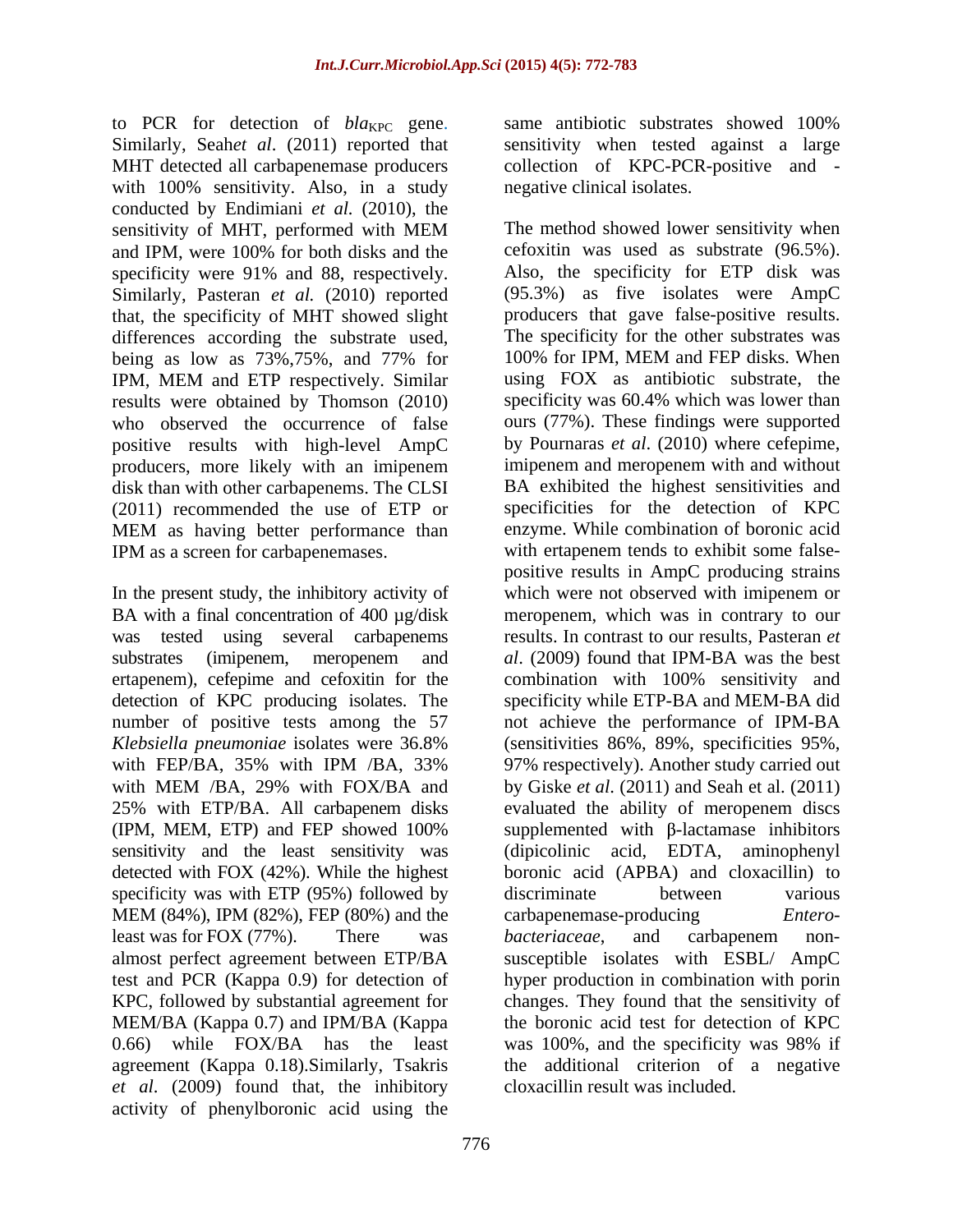| Antibiotic used<br>in boronic acid<br>disk test | Total MHT positive isolates<br>$(n=57)$<br>Possessing<br>$bla_{KPC}$ (n=12) | Not<br>possessing<br>$ bla_{KPC}$ (n=45) $ $ | Sensitivity   Specificity  <br>(% ) | (%)                             | <b>PPV</b><br>(%) | NPV<br>(%)  | Accuracy |
|-------------------------------------------------|-----------------------------------------------------------------------------|----------------------------------------------|-------------------------------------|---------------------------------|-------------------|-------------|----------|
| IPM/BA                                          | $1^{\circ}$<br>$\perp$                                                      |                                              | 100                                 | 82                              | 60                | 100<br>1 UU | 86       |
| MEM/BA                                          | 12                                                                          |                                              | 100                                 | 84                              | 63                | 100         | 88       |
| ETP/BA                                          | 12 <sub>1</sub><br>$\perp$                                                  |                                              | 100                                 | 95                              | 86                | 100         | 96       |
| FEP/BA                                          | 12 <sup>1</sup><br>$\perp$                                                  |                                              | 100                                 | 80                              | 57                | 100         | 84       |
| FOX/BA                                          |                                                                             |                                              | 42                                  | $\overline{a}$<br>$\frac{1}{2}$ | 33                | 83          | 70       |

**Table.1** Diagnostic performance of modified Hodge test and boronic acid test compared to PCR for detection of KPC production in carbapenem resistance Enterobacteriaceae isolates

MHT: modified Hodge test, IPM: imipenem, MEM: meropenem, ETP: ertapenem, FEP: cefepime, FOX: cefoxitin, BA: Boronic acid, PPV: Positive predictive value, NPV: Negative predictive value)

**Table.2** Agreement between antibiotics with and without boronic acid test compared to PCR for detection of KPC production in carbapenem resistance Enterobacteriaceae isolates

| Antibiotic used in<br>boronic acid disk test | Positive<br>agreement<br>(% ) | Negative<br>agreement<br>(%) |       | $\begin{array}{ c c c } \hline \text{Lower} & \text{Upper} \\ \hline 95\% & \text{CI} & 95\% & \text{CI} \\ \hline \end{array}$ | Kappa | Significance   |
|----------------------------------------------|-------------------------------|------------------------------|-------|---------------------------------------------------------------------------------------------------------------------------------|-------|----------------|
| IPM/BA                                       | 75                            | 90                           | 46    | 87                                                                                                                              | 0.66  | Substantial    |
|                                              |                               |                              |       |                                                                                                                                 |       |                |
| MEM/BA                                       | 77                            | 92                           | 49    | 90                                                                                                                              | 0.70  | Substantial    |
| ETP/BA                                       | 92                            | 98                           | 77    | 100                                                                                                                             | 0.90  | Almost perfect |
| FEP/BA                                       | 73                            | 89                           | 42    | 83                                                                                                                              | 0.63  | Substantial    |
| FOX/BA                                       | 37                            | 80                           | $-10$ | 46                                                                                                                              | 0.18  | Slight         |

Kappa test values for agreement:  $0.81-1.0=$  almost perfect,  $0.61-0.80=$  substantial,  $0.41-0.60=$ moderate, 0.21-0.40 fair, 0-0.2=slight, <0=no agreement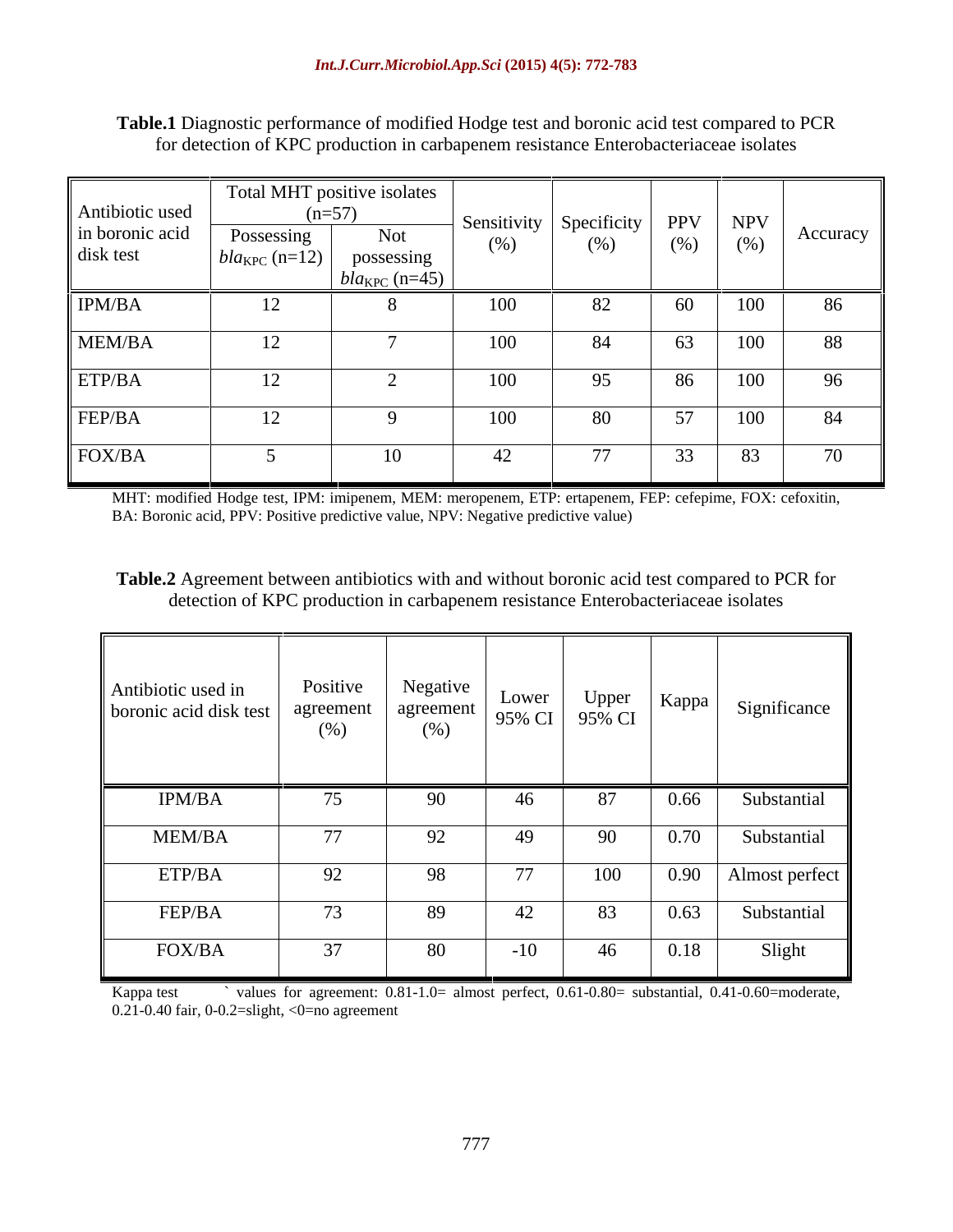### *Int.J.Curr.Microbiol.App.Sci* **(2015) 4(5): 772-783**



**Figure.1** Modified Hodge test (MHT) using MEM disk

Isolate A: KPC positive MHT, Isolate B and C: KPC negative MHT

**Figure.2** Antibiotic substrate disks without (A) and with (B) boronic acid



A: No inhibitory zones around carbapenem antibiotics without boronic acid, B:  $\geq$ 5mm increase in carbapenems zone diameter by boronic acid.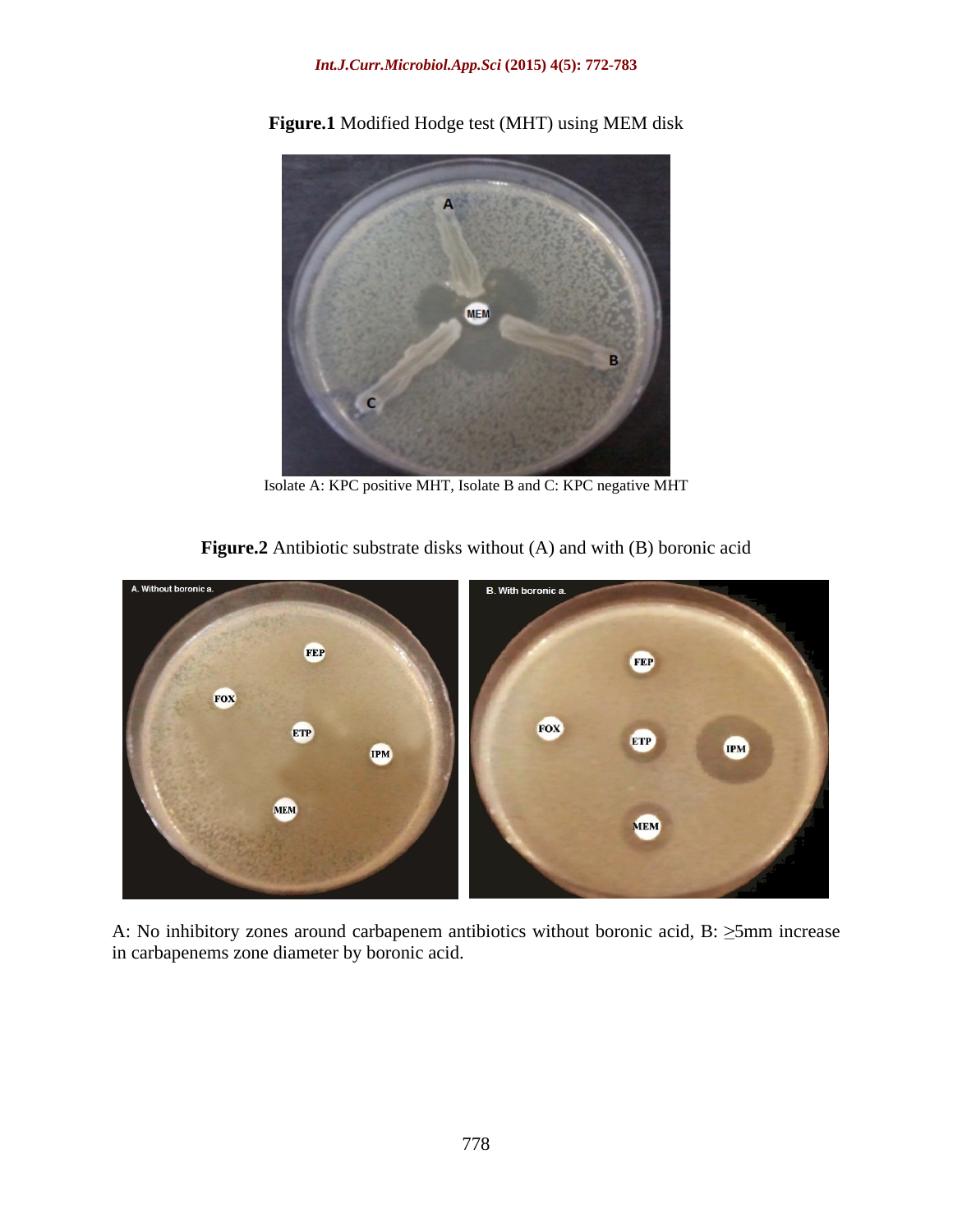

### **Figure.3** PCR gel electrophoresis

Lane 1: positive control, Lane 2: negative control, Lane 5:blaKPCpositive samples, Lanes 3, 4 and 6-12 are blaKPCnegative samples

**Figure.4** Flow chart for the distribution of both blaKPC and ESBLgenes among the isolates

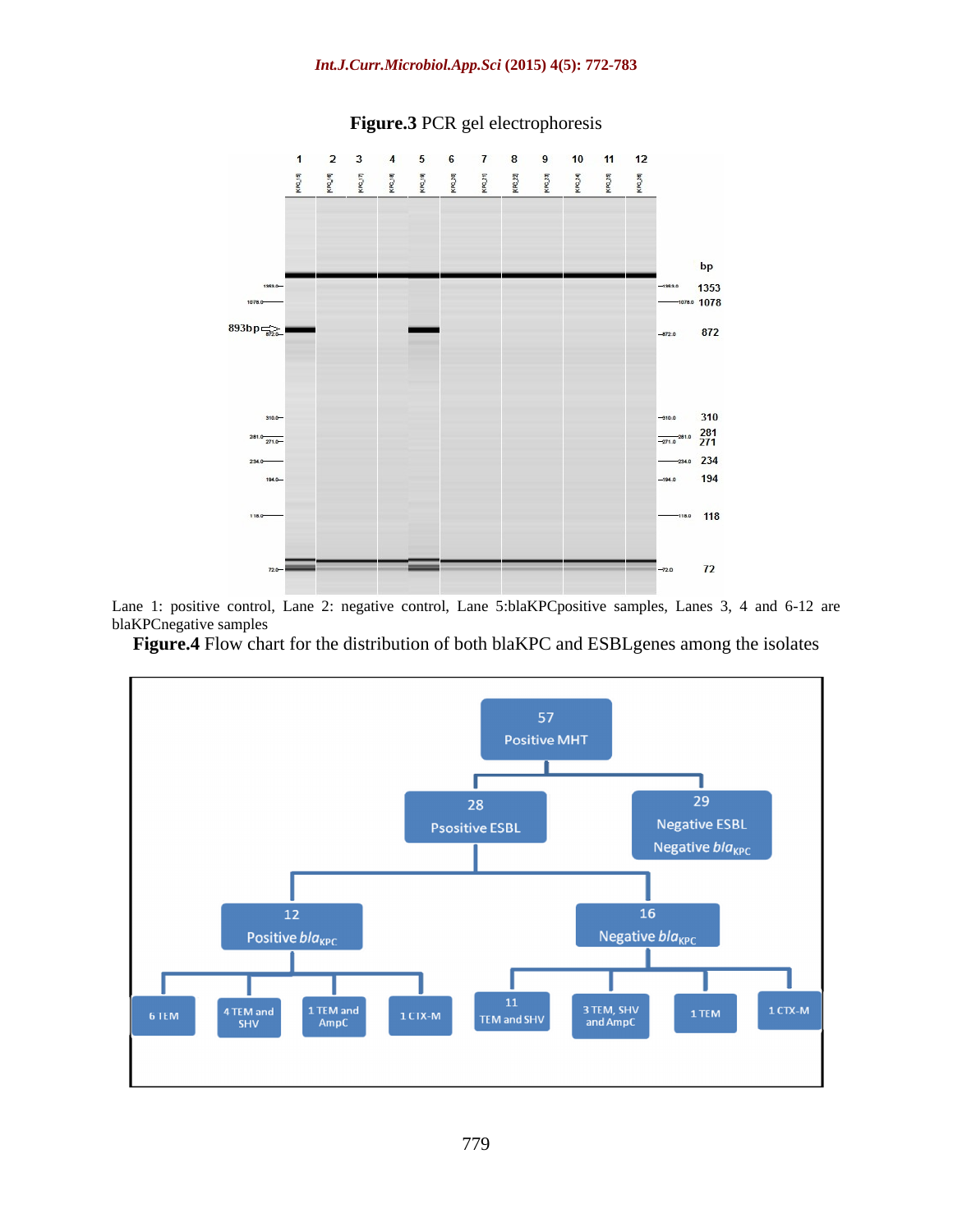In the present study, the inhibitory activity of the presence of  $bla_{KPC}$ . Possible respectively). Using disks containing of detecting resistance (Marschall *et al.*, meropenem without and with 300 µg APBA, 2009). The direct detection of  $bla_{\text{KPC}}$  by 600 µg APBA, or 400 µg PBA (sensitivities, 77.7%, 96.4%, and 100%, respectively). All meropenem correctly identified 124 of the more sensitive than culture (Cole *et al.*, 127 non-KPC producers (specificity, 2009). But it has several disadvantages: first, 97.6%). Eventually, the comparative study detection of KPCs which was in agreement identification of epidemiologically

isolates (79%) were negative. The remaining 45 negative KPC isolates included 16 (28%) approach may be implemented for have TEM and SHV, 3 TEM, SHV and AmpC, 1 TEM and 1 CTX. The absence of  $bla_{\text{KPC}}$  in these carbapenem resistant isolates may be explained by: a)The presence of eleven types or alleles of (KPC1/2-12) and The main limitation of our study was that we the primers used in this study were for could not perform the molecular analysis of detection of *bla*<sub>KPC1-7</sub> (Arnold *et al.*, 2012; several genes that confer resistance to Richter *et al*., 2012); b) Presence of carbapenem resistance mechanisms other than KPC as AmpC hyperproduction or a

Studies done by Moland *et al.* (2003) and possessing K. *pneumonieae* isolates. diffusion method is unreliable in predicting *pneumonia* isolates and are used to confirm

BA with a final concentration of 400 µg/disk explanations for undetected *bla*<sub>KPC</sub> carriage was tested resulting in 100% sensitivity. are an unexpressed *bla*<sub>KPC</sub> gene, the Tsakris *et al*. (2011) used disks containing inoculum effect and misinterpretation of the imipenem without and with 300 µg APBA, resistance pattern to signify an extended-600 µg APBA, or 400 µg PBA (sensitivities spectrum beta-lactamase producer. So, PCR were 64.3%, 82.1%, and 100%, based screening might increase the chance combined-disk tests employing imipenem or carbapenem-resistant organisms and may be showed that meropenem with final bacterial host of the resistance gene with its concentration 400 µg on the disk was a more phenotypic characteristics and its antibiotic sensitive substrate than imipenem for the susceptibilities. This may lead to delayed to our results. important clusters or the emergence of new In the current study, 12 out of 57 previously unaffected species. Second, carbapenem resistant isolates  $(21\%)$  were where mechanisms other than  $bla_{KPC}$  are positive for *bla*<sub>KPC</sub> by PCR and 45 out of 57 prevalent other methods should be used. positive ESBL producer isolates revealed 11 identification of various carbapenemase the presence of *bla*<sub>KPC</sub>. Possible of detecting resistance (Marschall *et al.*, 2009). The direct detection of *bla*<sub>KPC</sub> by PCR may shorten the time to identify patients colonized or infected with more sensitive than culture (Cole *et al*., 2009). But it has several disadvantages: first, it does not allow identification of the identification of epidemiologically phenotypes or the spread of  $bla_{KPC}$  to Third, a wider PCR-based screening approach may be implemented for genes. Also PCR-based approach may not be available as a screening tool due to resource limitation (Schechner *et al*., 2009).

carbapenems.

combination of CTX-M and porin mutations (Francis *et al.,* 2012); c) Presence of other however not specific. Boronic acid assay carbapenemases e.g metallo- $\beta$  lactamase or using ETP 10 $\mu$ g disk is a simple, cheap, oxacillinase (Tsakris *et al*. (2009). highly sensitive and the most specific disk Villegas *et al.* (2006) revealed that Molecular tests are rapid but expensive carbapenem susceptibility testing by the disk method for detection of *bla*<sub>kpc</sub> in *K*. In conclusion the modified Hodge test is a sensitive method for detection of KPC for the phenotypic confirmation of KPC possessing *K. pneumonieae* isolates.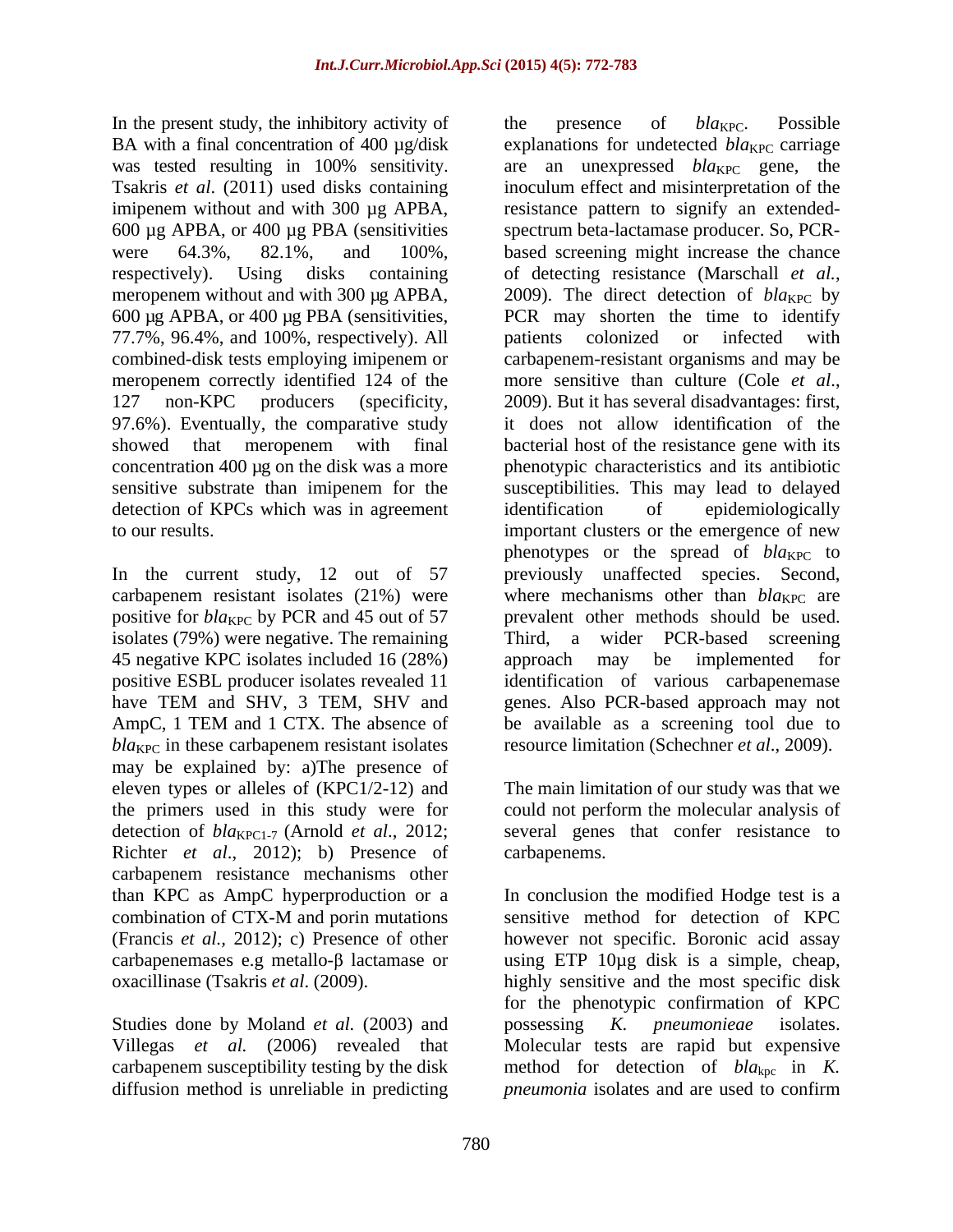the phenotypic results. However, they cannot predict the other causes of Clin. Microbiol. 47(2):322–26. carbapenem resistance. So we recommend the use of disc containing ETP/BA as a cheap, accurate screening test for detection of KPC-producing organisms for the rapid therapeutic considerations that may largely impact patient management and for the 43(8):4163-67. implementation of infection control Cuzon, G., Naas, T., Truong, H.,Villegas, measures especially at institutions M.V., Wisell, K.T., Carmeli, Y., experiencing increasing rates of carbapenem resistance *Enterobacteriaceae*. Quinn, J.P. and Nordmann, P.<br>Confirmatory molecular investigations for 2010.Worldwide diversity of genes responsible for carbapenem resistance including *blakpc* should follow to identify the pattern of resistance. Infect. Dis. 16(9):1349–56.

- Abou El-Makarem O., Othman H. and isolates of *Klebsiella pneumonia*
- Arnold, R.S.,Thom, K.A., Sharma S., Carbapenemase- Producing Bacteria. Infect. 48(12): 4417–25.
- Clinical Laboratory Standards Institute
- Cole, J.M., Schuetz, A.N., Hill, C.E. and

*pneumonia* Carbapenemase Genes. J.

- Coudron, P. E. 2005. Inhibitor-based methods for detection of plasmid mediated  $AmpC$   $\beta$ -lactamases in Klebsiella spp., Escherichia coli, and Proteus mirabilis. J. Clin. Microbiol.  $43(8):4163-67.$
- Gales, A.C., Navon-Venezia, S., Quinn, J.P. and Nordmann, P. 2010.Worldwide diversity of *Klebsiella pneumoniae* that produce  $\beta$ -lactamase *bla*<sub>KPC</sub>-2 gene. Emerg.
- **References** D.M. and Woodford, N. Shouman F.2012. Phenotypic and ertapenem-resistant *Klebsiella* and genotypic detection of extended- *Enterobacter* spp. clinical isolates spectrum beta-lactamases in clinical from the UK. J. Antimicrob. Doumith, M., Ellington, M.J., Livermore, D.M. and Woodford, N. 2009.Molecular mechanisms disrupting porin expression in from the UK. J. Antimicrob. Chemother.  $63(4)$ :  $659-67$ .
	- carbapenemase- possessing Endimiani, A., Perez, F., Bajaksouzian, S., *Enterobacteriaceae.* Thesis for Master Degree in Clinical Pathology. Choudhary, Y., Hujer, A.M., Bethel,<br>in Faculty of Medicine library- Ain C.R., Bonomo, R.A. and Jacobs, Shams University M.R. 2010.Evaluation of Updated Phillips, M., Kristie Johnson, J. and Categorizing *Klebsiella pneumoniae* Morgan, D.J. 2011.Emergence of with Reduced Carbapenem *Klebsiella pneumonia* Windau, A.R., Good, C.E., Choudhary, Y., Hujer, A.M., Bethel, C.R., Bonomo, R.A. and Jacobs, Interpretative Criteria for with Reduced Carbapenem Susceptibility. Clin.Microbiol. Infect. 48(12): 4417–25.
	- South. Med. J. 104(1): 40 45. Francis, R., Wu, F., Della-Latta, P., Shi, J. (CLSI) 2011.Performance standards detection of *Klebsiella pneumonia* for antimicrobial susceptibility testing; 21th informational *Enterobacteriaceae* directly from supplements. CLSI document M100- blood culture bottles by Real-Time S21, Wayne PA. PCR. Amer. J. Clin. Pathol. 137: and Whittier, S. 2012. Rapid carbapenemase genes in *Enterobacteriaceae* directly from 627-32.
	- Nolte, F.S. 2009. Development and Girlich, D., Poirel, L. and Nordmann, P. evaluation of a real-time PCR assay for detection of *Klebsiella* Test for detection of emerging 2012. Value of the modified Hodge carbapenemases in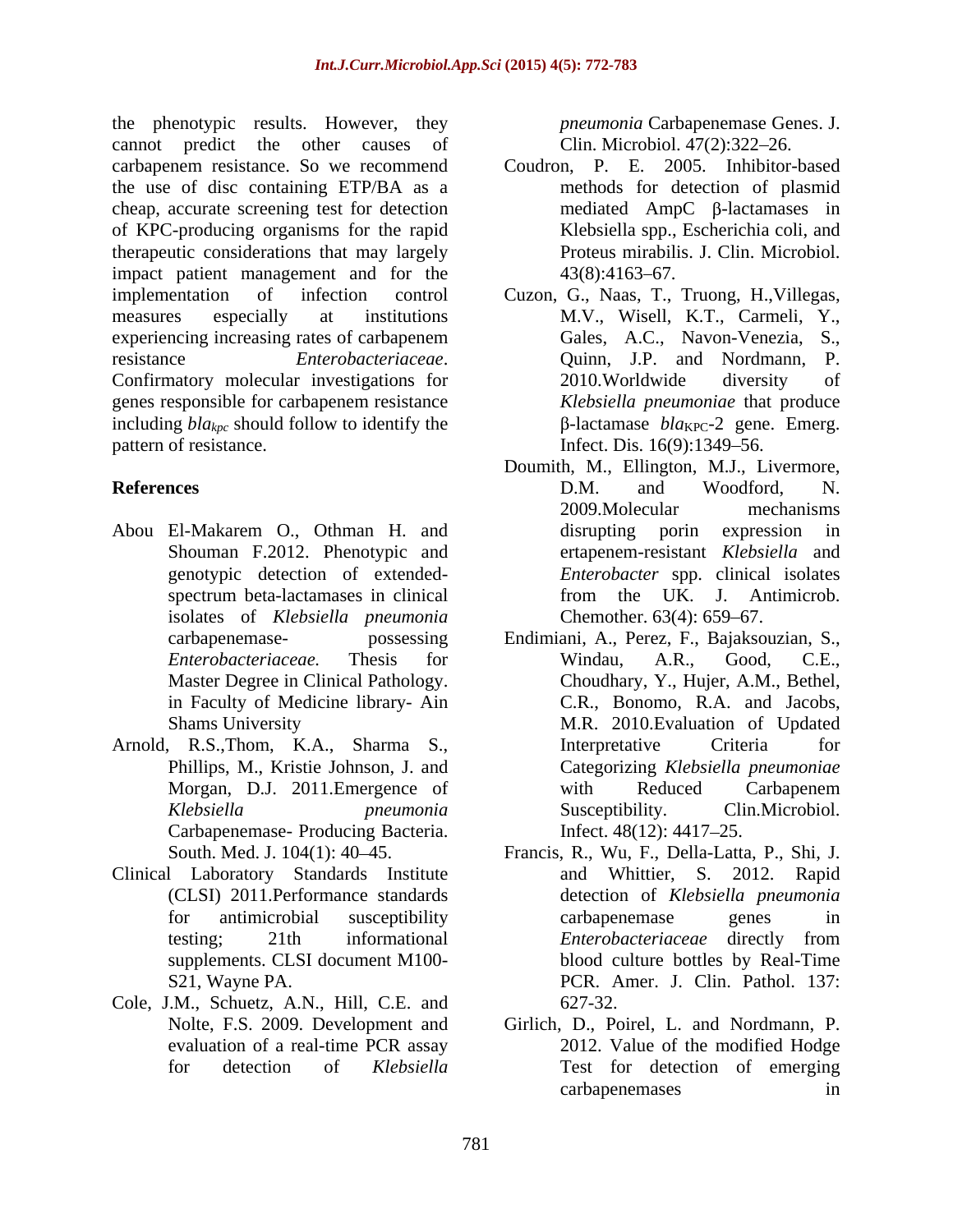- Giske, C. G., Gezelius, L., Samuelsen,
- Hirsch, E. B. and Tam, V. H. 2010. emerging cause of multidrug-<br>Microbiol.48(4): 1323–32.
- Lee and Burgess D. S. 2012. Treatment of
- Marschall, J., Tibbetts, R. J., Dunne, W.M.,
- Moland, E.S., Hanson, N.D., Herrera, V.L., Black, J.A., Lockhart, T.J., Hossain, A., Johnson, J.A., Goering, R.V. and *pneumoniae* isolates. J. Antimicrob.
- Nordmann, P., Cuzon, G. and Naas, T. 2009.

*Enterobacteriaceae*. J. Clin. producing bacteria. Lancet Infect. Microbiol. 50(2):477–79. Dis.; 9(4): 228–36. Dis.;  $9(4)$ : 228-36.

- O.,Warner, M., Sundsfjord, A. and Rapoport, M. and Corso, A. 2009. Woodford N. 2011. A sensitive and Sensitive screening tests for specific phenotypic assay for suspected class A carbapenemase detection of metallo- $\beta$ -lactamases production in species of and KPC in *Klebsiella pneumoniae Enterobacteriaceae*. J. Clin. with the use of meropenem disks Microbiol. 47(6):1631–39. Pasteran, F., Mendez, T., Guerriero, L. Sensitive screening tests for production in species of  $Enterobacteriaceae.$ Microbiol. 47(6):1631–39.
- supplemented with boronic acid, Pasteran, F., Mendez, T., Rapoport, M., dipicolinic acid and cloxacillin. Guerriero, L. and Corso, Clin.Microbiol.Infect. 17 (4): 552-<br>A.2010.Controlling False-Positive 56. Results Obtained with the Hodge and Detection and treatment options for Class A Carbapenemase in Species *Klebsiella pneumonia* carbapenemases (KPCs): an Incorporating Boronic Acid. J. Clin. Guerriero, L. and Corso, A.2010.Controlling False-Positive Masuda Assays for Detection of of *Enterobacteriaceae* by Microbiol.48(4): 1323–32.
- resistant infection. J. Antimicrob. Richter, S.N., Frasson, I., Franchin, E., Chemoth. 65(6):1119-25. Bergo, C., Lavezzo, E., Barzon, L., *Klebsiella pneumonia* Carbapenemase (KPC) infections: a review of published case series and hospitals in Paua, Italy, June 2009 case reports Annals of Clinical December 2011: massive spreading Microbiology and Antimicrobials. of a KPC-3-encoding plasmid and 11:32. involvement of non-intensive care Cavallaro, A. and Palu, G. 2012. KPC-mediated resistance in Klebsiella pneumonia in two units. Gut Pathogens, 4:7.
- Frye, J.G., Fraser, V.J. and Warren, Schechner, V., Straus-Robinson, K., D.K.2009. Presence of the KPC Schwartz, D. Pfeffer, I., Tarabeia, J. carbapenemase gene in Moskovich., R., Chmelnitsky, I., *Enterobacteriaceae* causing Schwaber, M.J., Carmeli, Y. and bacteremia and its correlation with in Navon-Venezia, S. 2009.Evaluation vitro carbapenem susceptibility. J. Clin. Microbiol. 47(1):239-41. Surveillance of KPC-producing Straus-Robinson, Schwartz, D. Pfeffer, I., Tarabeia, J, of PCR-Based Testing for surveillance of KPC-producing carbapenem–resistant members of the *Enterobacteriaceae* family. J. Clin. Microbiol. 47(10): 3261-65.
- Thomson, K.S. 2003.Plasmid Seah, C., Low, D.E., Patel, S.N. and mediated, carbapenemhydrolysing ß-Melano, R.G. 2011. Comparative lactamase, KPC-2, in *Klebsiella* evaluation of a chromogenic agar Chemother. 51(3):711-14. and a battery of meropenem-inhibitor The real threat of *Klebsiella*  activity in *Enterobacteriaceae*. J. *pneumonia* carbapenemase- Clin. Microbiol. 49 (5):1965–69. medium, the Modified Hodge Test, discs for detection of carbapenemase